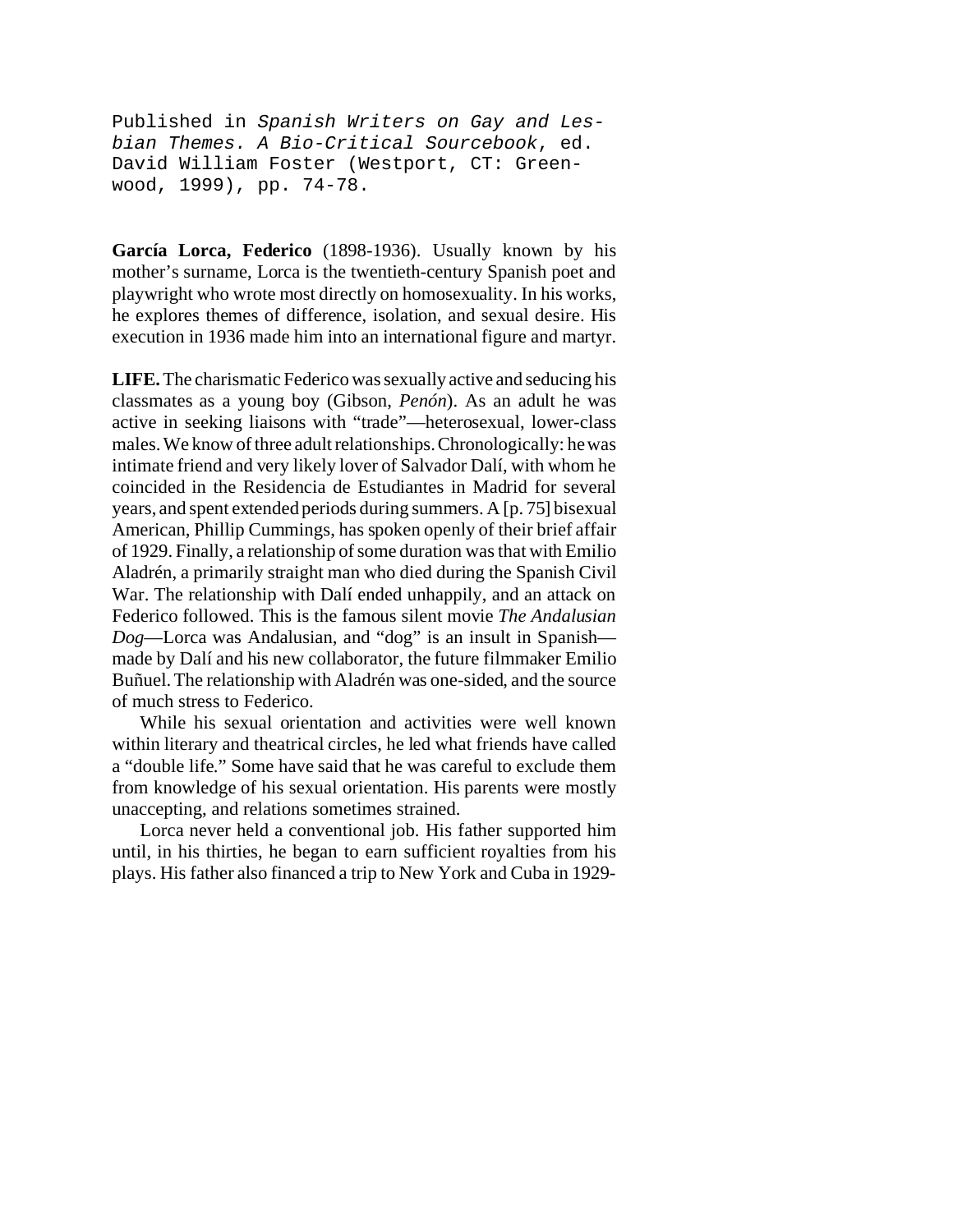30, the poetic outcome of which was the famous *Poet in New York*. From 1931 to 1933 the Spanish government funded Lorca to take classical theater to rural areas with a student theater troupe, *La Barraca*. In 1934, by then a major figure as a dramatist, he traveled to Argentina and Uruguay.

**DEATH.** The execution of Federico García Lorca in August of 1936 quickly became an international incident. A vast literature exists on it, similar to that on the death of John F. Kennedy. What scholars agree on, after much research, is that Lorca strangely left Madrid (where he would have been safe) for Granada just before the outbreak of the Civil War. He declined offers of hospitality and safe refuge outside Spain. In Granada, right-wing military forces captured and executed him, and threw his body into an unmarked grave.

However, scholars have not reached a consensus about the motives for the execution. The "official" view in Lorca scholarship, one that his family strongly endorsed, is that he was executed as a representative or ally of the Spanish left. A superficial glance at the circumstances of his execution suggests this: no one questions that it was right-wing rebels, anarchic and uncontrolled as they were at the time, that executed him. Also, he was clearly linked with the Spanish Republic during its first period, 1931-33. Lorca became, with his execution, the symbol of the Republic, Spain's first democratic government ever, locus of culture, poetry, enlightenment: in short, all that most European intellectuals identified with. The tragedy that his execution represented hardened the resistance to the rebels. The publicity it generated also moved thousands of foreigners to come to Spain—Americans, at the risk of their citizenship—to help the Republic fight the Fascist forces of darkness. Ironically and tragically, the result was that the war was prolonged, without changing the outcome. The enlarged conflict also meant that the repression afterwards was even more severe.

From the beginning there have been protests against this interpretation. Leaving aside the complexities and contradictions of Lorca's political views and friendships, which seem to have changed as the Civil War approached (Eisen[p. 76]berg, "Unanswered"), a topic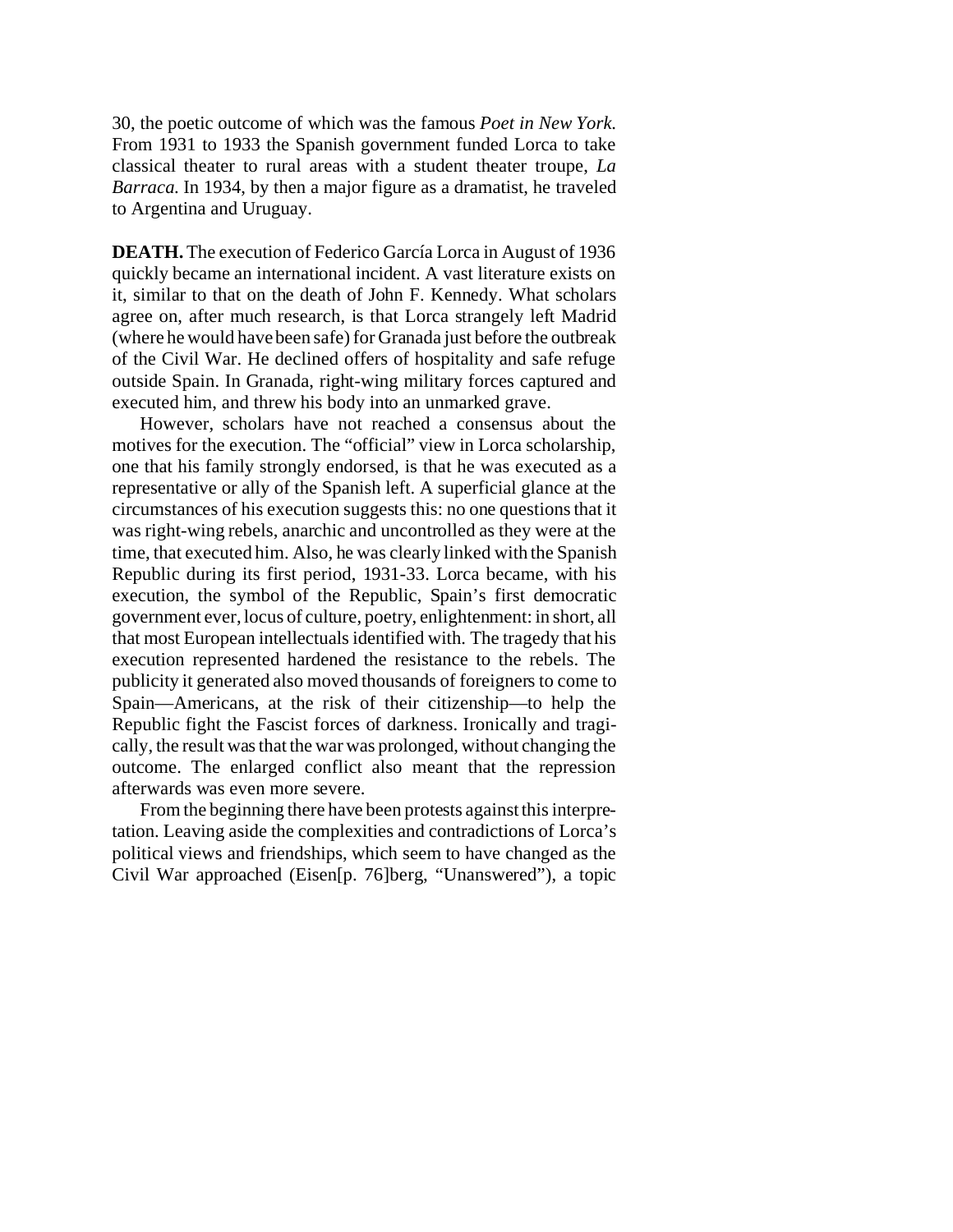heard from the first is that his sexual orientation was an important factor in his execution. Public mention of this possibility brought outraged reactions, and sometimes public denunciation and harassment. The intensity of the response led the question of a sexual component in the execution to become taboo. To an extent it still is today. To question the political motivation for Lorca's execution, or to suggest that other factors were at least as important, is to undermine the rationale for the sacrifice of many lives in the Civil War. Significantly, the report of the official investigation conducted by General Franco in 1936 is not yet available to researchers.

One thread to these discussions is that a personal factor—an individual with a sexually-oriented grudge against Lorca—contributed to the execution. In those weeks of chaos, many were killed for personal reasons. The curious circumstances of Lorca's arrest (Eisenberg, "Unanswered") lend credence to this theory, but confirmation has not yet been available.

Even without a personal element, just being an unrepentant and uncloseted homosexual was reason enough. As in Nazi Germany, the right wing wanted to cleanse the country of elements they believed undesirable, including homosexuals. In contrast with Germany, however, the topic has not yet been studied in Spain. As the libertarian Spanish Republic progressed, Lorca became more open about treating homosexuality and sexual freedom in his works. He was publicly identified as a sexual dissident after the production in 1935 of his play *Yerma*, whose lead is a childless woman. The female lead in this and most other plays of his was Margarita Xirgu, herself a Lesbian whose orientation was well known in theatrical circles.

Many knew of Lorca's authorship of other works on sexual themes. His "Ode to Walt Whitman," a critique of homosexuals, appeared in a small private edition in Mexico in 1933. He frequently read unpublished works to his friends. The topic of "The House of Bernarda Alba," with an all-female cast, is the tragic consequences of the repression of sexuality. Lorca wrote an "Ode to Salvador Dalí," and an "Ode to the Holy Sacrament of the Altar," in the latter of which a beautiful crucified Christ is a figure of sexual liberation, and fellatio an act of worship.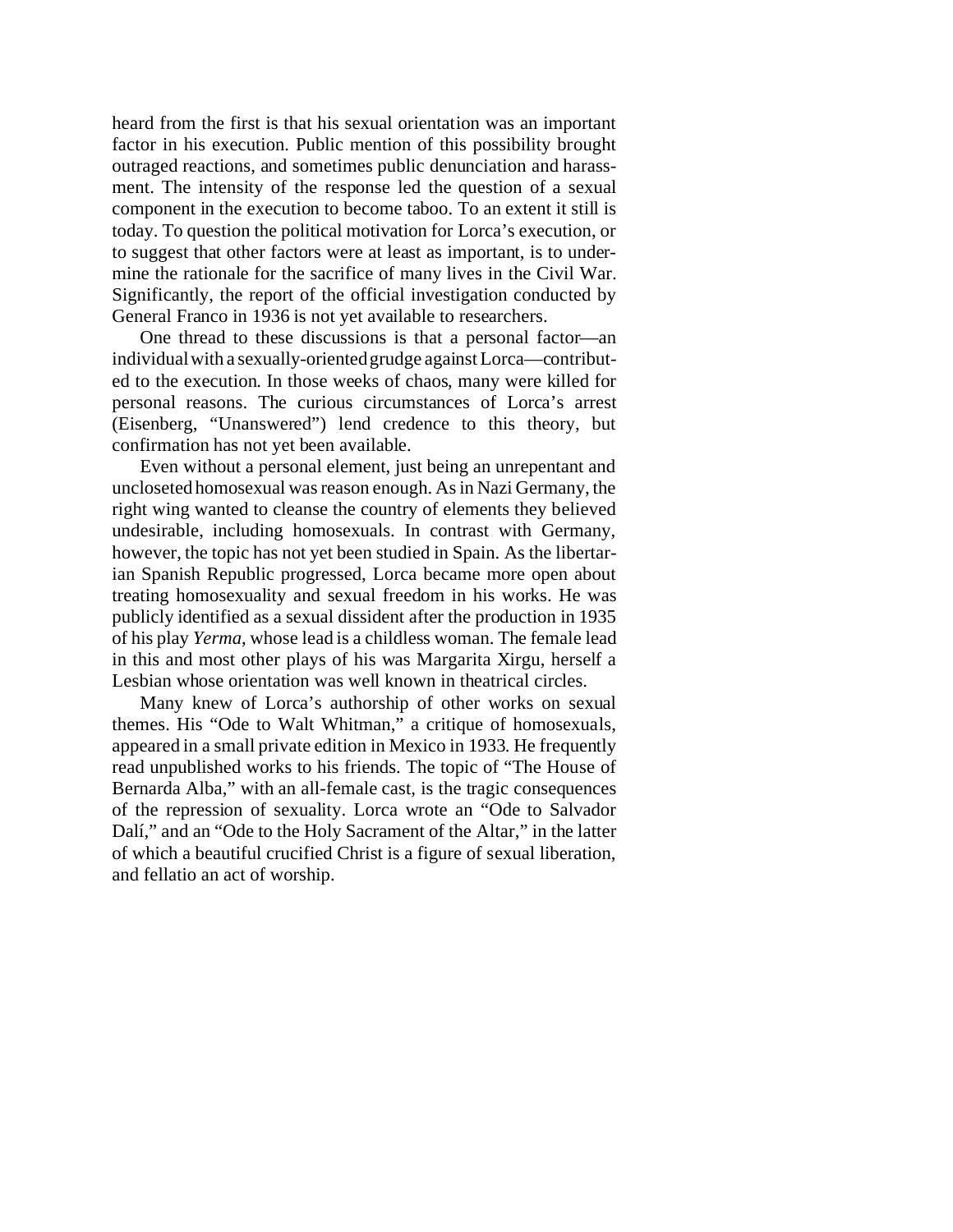Lorca's play *El público* (*The Public*, 1930), the full text of which is still unavailable, includes an open treatment of pederastic love. The *Sonetos del amor oscuro* (*Sonnets of Dark Love*), whose revised text is also missing, is a Petrarchan sonnet sequence on male love. It has been called some of the most beautiful poetry in the language. The composition of these works is itself a validation of love between men.

When one is reading such works to groups, as Lorca was, the news of them will circulate orally. Considering his daring—some would say reckless—treatment of taboo topics, one can understand why a member of the team that arrested him would say "He has done more damage with his pen than others with their guns" (Gibson, *Death*, 99). [p. 77]

## **CENSORSHIP AND MANIPULATION AFTER HIS DEATH.**

A variety of factors—withholding of key documents and texts, reluctance by friends to speak candidly, and mystification—have long impeded our knowledge of the sexual side of Lorca's life and thought. As a result, all but the most recent editions of his "complete" works are not only incomplete, but conceal this fact from readers. Two generations of Lorca scholarship have been based on these incomplete editions. Sometimes scholarship has been manipulated or self-censored in order to get permission to use Lorca's texts. For example, the editors of his collected works were unable to refer to the works not included.

While the censorship in Spain from 1939 until the mid-70's has played a role, those most responsible for this state of affairs have been Lorca's family. As he died with neither will nor children, his parents and later his siblings had full control of his intellectual property. They prevented publication of a series of works, such as *The House of Bernarda Alba* and *El público* (Eisenberg, "Nuevos"). With the *Sonetos del amor oscuro,* Lorca's heirs denied their existence altogether. Even that this manipulation took place is still not admitted.

Access to unpublished material, and permission to edit and publish, were granted or withheld according to the scholar's position on Lorca's sexuality. Following the heirs' model, or cowed by them,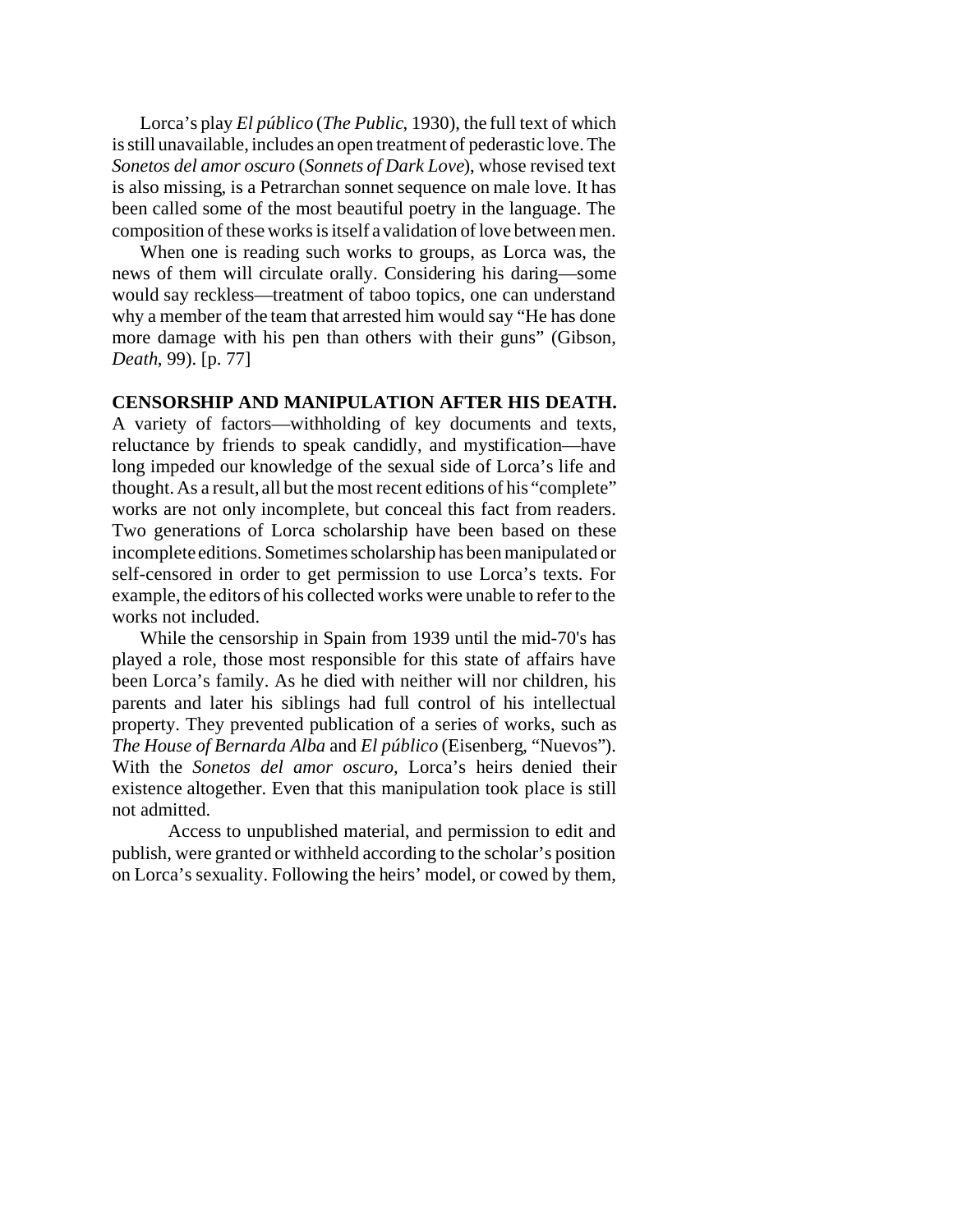few of his friends have given full and uncensored accounts of the Federico they knew. Another consequence is that, the topic being offlimits for legitimate scholars, Lorca's homosexuality surfaced in the work of disreputable scholars, such as the pseudonymous Jean-Louis Schonberg. This further muddied the waters.

The situation has been much alleviated in recent years, as public opinion has brought pressure on the family, and Federico's parents and siblings have died. *The House of Bernarda Alba, The Public,* and the *Sonnets of Dark Love* have all been published, though the best manuscripts of the two latter are unavailable or possibly lost. Still, the damage to two generations of Lorca readers and scholars has been done, and people who could have illuminated important aspects of Federico's life have carried their knowledge to the grave.

Any edition of Lorca's works up to the mid 1980's, or anything written about him during this period, needs to be used with caution. The reader needs to keep in mind that the scholar may not have known that the editions of Lorca's "complete works" were incomplete. Even if this were known, the scholar may not have had access to important texts, or may have been permitted access only on condition of self-censorship.

**WORKS.** Throughout Lorca's works there run the themes of the search for connection and intimacy, the search for acceptance, and the essential goodness, power, and mystery of the sexual drive. With these are two related themes. The first is the evil of the sex-hostile Spanish Catholic church—separated from Christ's teachings, according toLorca.Finally,Lorca celebrates Andalusian culture. The Arabic civilization of al-Andalus was a pleasure-loving and tolerant culture, destroyed by the conquering Christian civilization of the North. Its final capital was Lorca's city, Granada.

Lorca's works reveal the melancholy, isolated, childless man that some of his close friends also saw beneath the surface of charm and humor. Federico was unable to find and maintain the intimacy he sought. [p. 78]